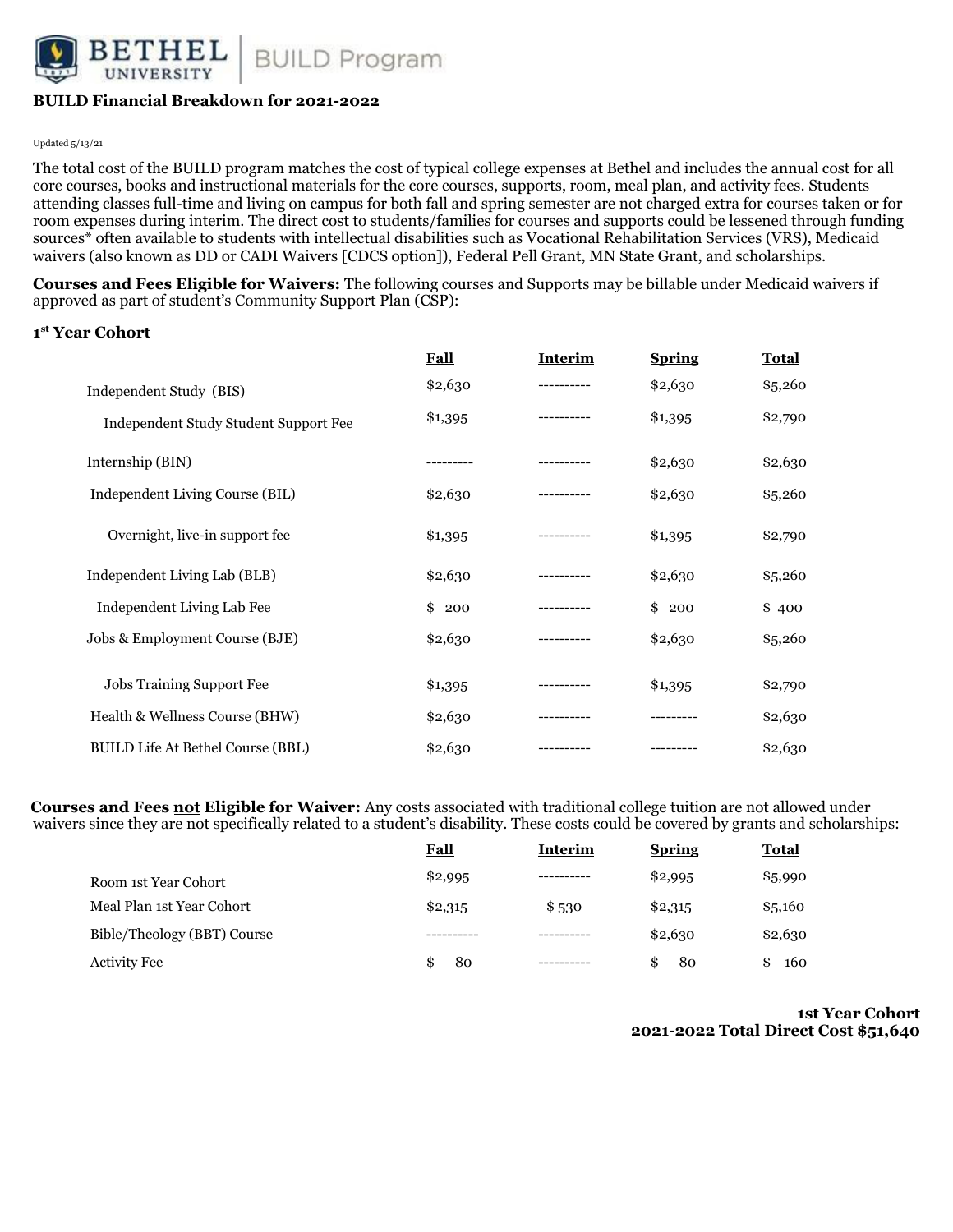**Courses and Fees Eligible for Waivers:** The following courses and Supports may be billable under Medicaid waivers if approved as part of student's Community Support Plan (CSP):

### **2nd Year Cohort**

|                                       | <b>Fall</b> | <b>Interim</b> | <b>Spring</b> | <b>Total</b> |
|---------------------------------------|-------------|----------------|---------------|--------------|
| Math & Finances Course (BMF)          | \$2,630     |                | \$2,630       | \$5,260      |
| Internship (BIN)                      | \$2,630     |                | \$2,630       | \$5,260      |
| Independent Living Course (BIL)       | \$2,630     | ----------     | \$2,630       | \$5,260      |
| Overnight, live-in support fee.       | \$1,395     |                | \$1,395       | \$2,790      |
| Independent Living Lab (BLB)          | \$2,630     |                | \$2,630       | \$5,260      |
| Independent Living Lab Fee            | \$<br>200   |                | \$<br>200     | \$400        |
| Jobs & Employment Course (BJE)        | \$2,630     |                | \$2,630       | \$5,260      |
| <b>Jobs Training Support Fee</b>      | \$1,395     |                | \$1,395       | \$2,790      |
| Health & Wellness Course (BHW)        |             |                | \$2,630       | \$2,630      |
| Independent Study Student Support Fee | \$1,395     |                | \$1,395       | \$2,790      |

**Courses and Fees not Eligible for Waiver:** Any costs associated with traditional college tuition are not allowed under waivers since they are not specifically related to a student's disability. These costs could be covered by grants and scholarships:

| <b>Room</b> 2nd Year Cohort      | \$2,950 |       | \$2,950 | \$5,900  |
|----------------------------------|---------|-------|---------|----------|
| <b>Meal Plan 2nd Year Cohort</b> | \$2,315 | \$530 | \$2,315 | \$5,160  |
| Bible/Theology (BBT) Course      | \$2,630 |       |         | \$2,630  |
| <b>Activity Fee</b>              | 80      |       | 80      | 160<br>S |

# **2nd Year Cohort 2021-2022 Total Direct Cost \$51,550**

\*Student and parents need to work with county case managers, Vocational Rehabilitation Services, and other funding sources to determine what resource/benefits are available to them, as well as, what that funding could be used to cover.

## **Additional costs not included in total cost:**

## **Additional Breakdown of Course Costs:**

Each BUILD course cost covers the cost of the course text and other instructional materials, assistive technology, as well as the program costs regarding paying for faculty, staff, and facilities. Course texts and fees for elective courses will need to be paid for/purchased separately.

**Cell Phone** Students will be required to have a cell phone while enrolled in the program in order to maintain communication with program staff at all times.

**Indirect Costs** In addition to the direct costs, the Office of Financial Aid estimates that each student should plan for \$2,770 (approximately \$80/week) in indirect costs to cover college-related expenses. Examples for these types of expenses include: tickets to events, going to a movie or dinner with friends, buying laundry detergent, toothpaste, etc. This amount can be added to a US Bank account that would accessible on campus or provided to student weekly as events and needs arise.